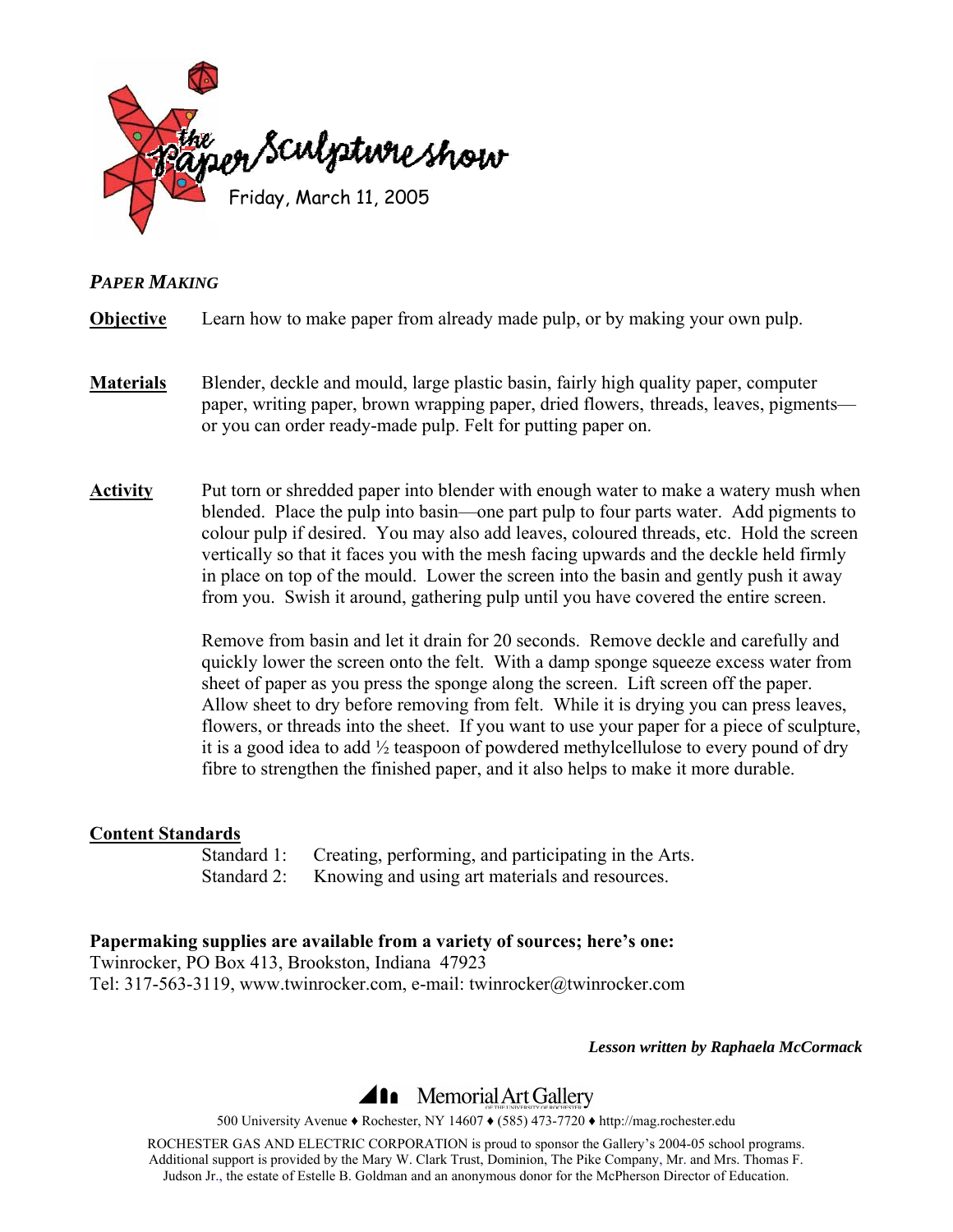

## *PAPER PLAY*

**Objective** To explore and experiment with ways to transform paper in a fun, creative way.

**Materials** Activity A: Colored construction paper, scissors.

Activity B: Colored construction paper, scissors (with variety of cutting blades), glue sticks, stapler, tape, paper crimper, hole punch, ruler, paper shredder, Exacto knife (for older students), tacks.

## **Activity A ●** Divide into small groups (6-8).

- Each group receives one piece of construction paper and one pair of scissors.
- Each group tries to make as many changes to the paper as possible. (i.e., ripping, bending, weaving, folding, curling)
- Groups are separated into different locations to avoid seeing each other's activities.
- When finished, groups share their experience with others.

### **Activity B ●** Give each group 1 piece of paper and all tools listed for Activity B.

- Repeat steps.
- When finished, share and compare the experiences of the two activities.

| Content          | Standard 1: | Creating, performing, and participating in the Arts.                     |  |
|------------------|-------------|--------------------------------------------------------------------------|--|
| <b>Standards</b> | Standard 2: | Knowing and using art materials and resources.                           |  |
|                  | Standard 3: | Comparing both the results and processes involved in the two activities, |  |
|                  |             | reflect on the creative decisions made collaboratively by the group.     |  |

#### *Lesson written by Martha Moore*

## Memorial Art Gallery

500 University Avenue ♦ Rochester, NY 14607 ♦ (585) 473-7720 ♦ http://mag.rochester.edu

ROCHESTER GAS AND ELECTRIC CORPORATION is proud to sponsor the Gallery's 2004-05 school programs. Additional support is provided by the Mary W. Clark Trust, Dominion, The Pike Company, Mr. and Mrs. Thomas F. Judson Jr., the estate of Estelle B. Goldman and an anonymous donor for the McPherson Director of Education.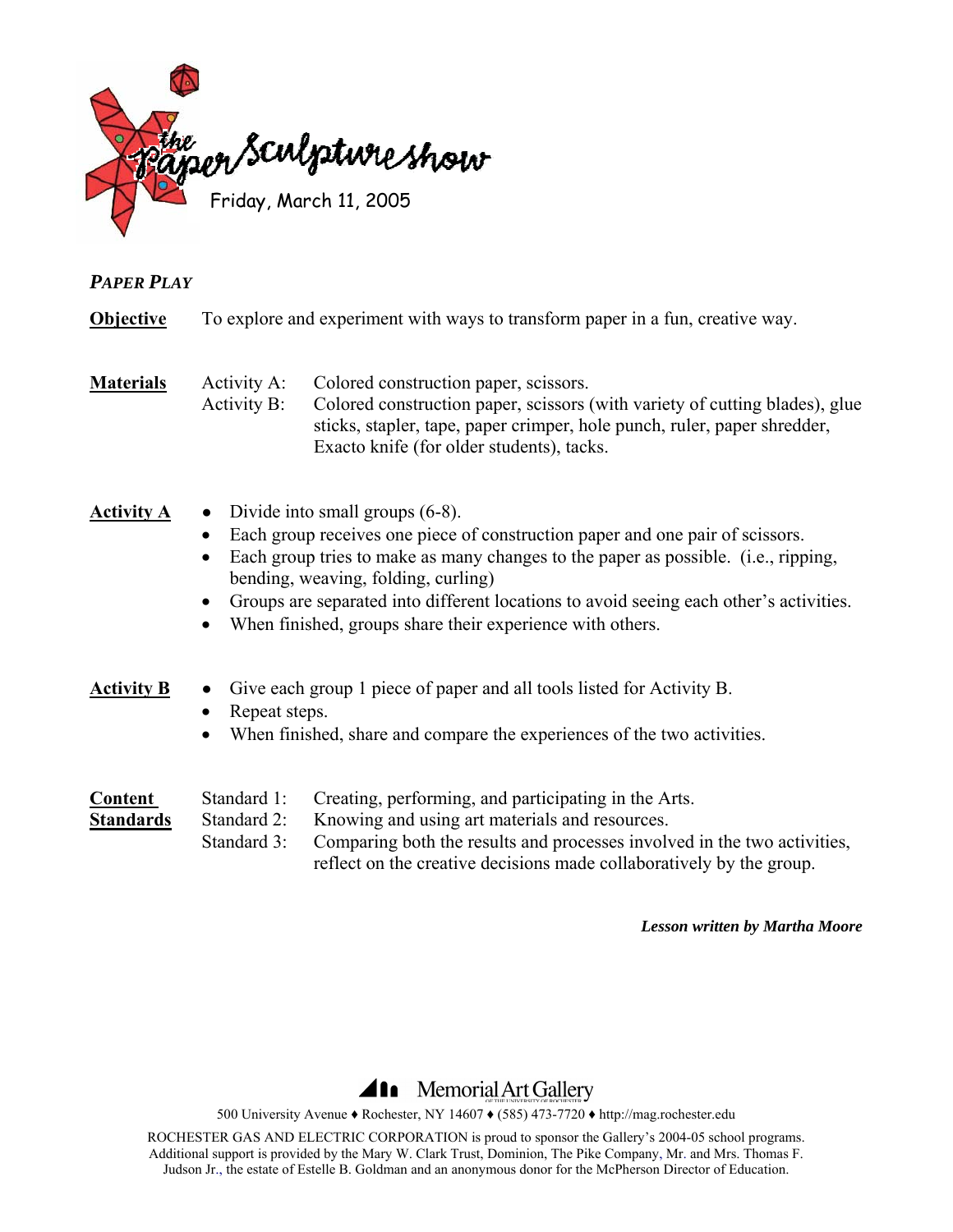

### *VESSEL MAKING*

**Objective** To create vessels that reflect elements of a personal nature.

- **Materials ●** Colored tissue papers
	- Art paste, Elmer's glue
	- Brushes for glue
	- Wooden skewers
	- Feathers
	- Yarns, metallic thread
	- Leaves, dried flowers
	- Wire, scissors
	- Plastic or Styrofoam forms—i.e., bowls, cups, tubs or balloons, flower pots, aluminum foil trays
	- "Pam" cooking oil spray

### **Activity ●** Choose desired form and a variety of materials.

- Tear or cut tissue paper into suitable sizes.
- Spray form with "Pam" if needed.
- Add first layer of paper with glue and brush.
- After first layer of paper, begin to add embellishments as desired.
- Continue process, building up at <u>least</u> 4 layers.
- Let dry over night. Gently remove vessel from form and continue to add materials, if desired.

| Content                  | Standard 1: | Creating, performing, and participating in the Arts.                                    |
|--------------------------|-------------|-----------------------------------------------------------------------------------------|
| Standards<br>Standard 2: |             | Knowing and using art materials and resources.                                          |
|                          | Standard 3: | Using the list of descriptors provided below, respond critically to the finished piece. |
|                          | Standard 4: | Visiting the MAG collection, find examples of vessels from a variety of cultures.       |
|                          |             | Compare and contrast both aesthetics and functional similarities and differences.       |

| <b>Descriptors</b> | Protection     | Birth, death  | Memory        |
|--------------------|----------------|---------------|---------------|
| <b>About</b>       | Security       | Transport     | Dreams, hopes |
| <b>Vessels</b>     | Letting go     | Transcendence | Mythology     |
|                    | Keeping        | Containment   | Nourishment   |
|                    | Growth, change | Ceremony      | And?          |

*Lesson written by Martha Moore* 

# **411** Memorial Art Gallery

500 University Avenue ♦ Rochester, NY 14607 ♦ (585) 473-7720 ♦ http://mag.rochester.edu

ROCHESTER GAS AND ELECTRIC CORPORATION is proud to sponsor the Gallery's 2004-05 school programs. Additional support is provided by the Mary W. Clark Trust, Dominion, The Pike Company, Mr. and Mrs. Thomas F. Judson Jr., the estate of Estelle B. Goldman and an anonymous donor for the McPherson Director of Education.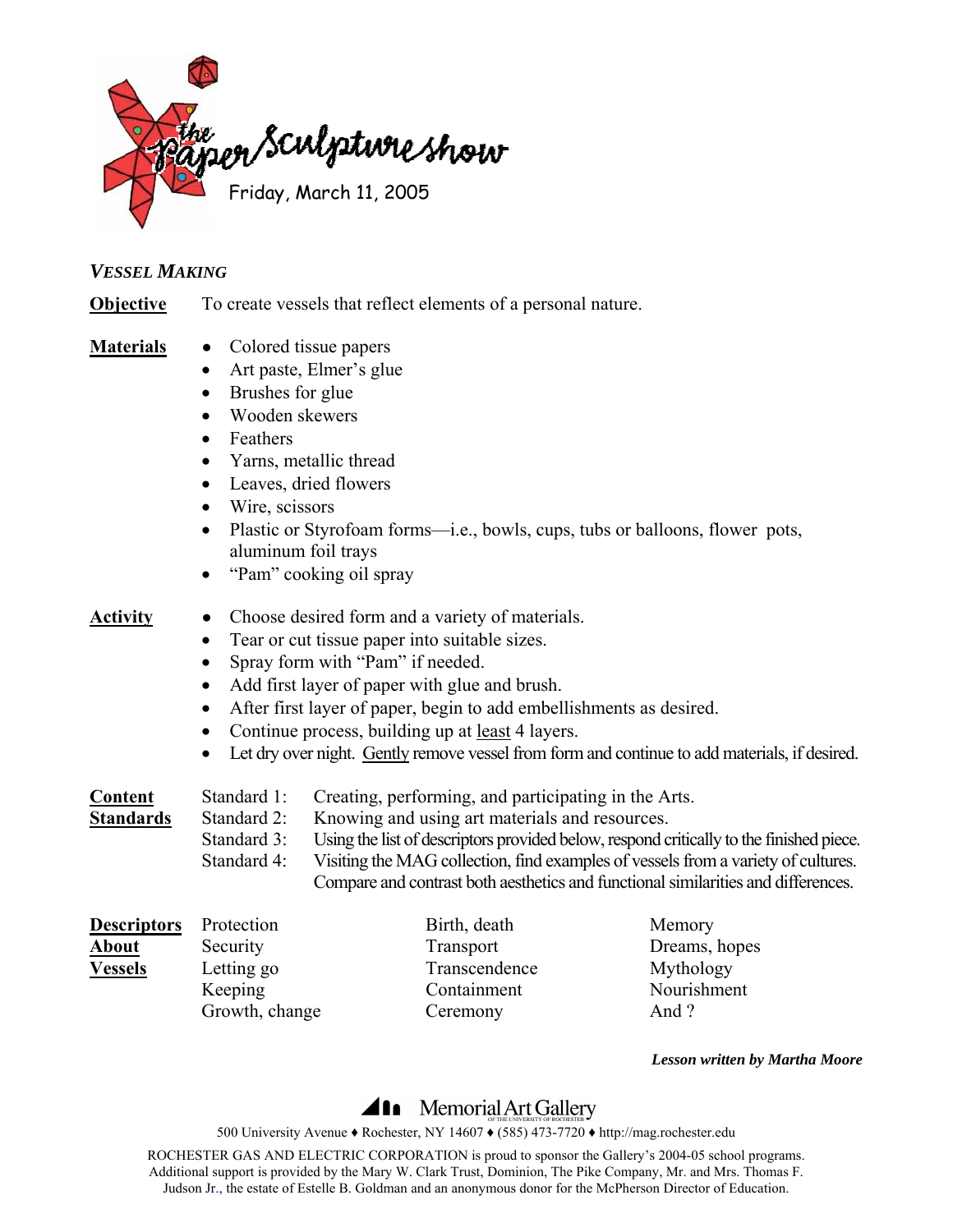

### **RESOURCES FOR TEACHERS AND STUDENTS**

#### **Making Art with Paper**

Browning, Marie. *Hand Decorating Paper*. New York: Sterling Publishing Co., Inc., 2002.

*\*[Complete Book of Papercrafts:](http://catalog.lib.rochester.edu/vwebv/holdingsInfo?sk=rcl&bibId=1968606) Truly Comprehensive Collection of Papercraft Ideas, Designs, and Techniques with over 300 projects*. London: Lorenz, 1999.

\*Hopf, Claudia. *[Scherenschnitte: Traditional Papercutting.](http://catalog.lib.rochester.edu/vwebv/holdingsInfo?sk=rcl&bibId=1650116)* Lebanon, PA; Applied Arts Publications, 1979.

\**[Made With Paper](http://catalog.lib.rochester.edu/vwebv/holdingsInfo?sk=rcl&bibId=574909)*. Museum of Contemporary Crafts. Container Corporation of America, 1967.

- *Papercrafts and Origami: A Comprehensive Collection of Paper Craft ideas, designs and techniques with over 300 projects*. Hermes House, 2002.
- \*Ritchie, Carson*. [Art in Paper.](http://catalog.lib.rochester.edu/vwebv/holdingsInfo?sk=rcl&bibId=157690)* South Brunswick: AS Barnes, 1976.
- Shannon, Faith. *[Paper Pleasures: the Creative Guide to Papercraft](http://catalog.lib.rochester.edu/vwebv/holdingsInfo?sk=rcl&bibId=840165)*. New York: Weidenfeld & Nicolson, 1987.
- Stevens, Clive. *Paper Craft School.* Pleasantville, NY: Reader's Digest Association, Inc., 1996.
- \*Tofts, Hannah. *[The 3-D Paper Book: Fun Things to Make and Do with Paper](http://catalog.lib.rochester.edu/vwebv/holdingsInfo?sk=rcl&bibId=2093685)*. New York: Simon & Schuster Books for Young Readers, 1990.

#### **Making Paper**

- Elliot, Marion*. Paper Making: How to Create Original Effects with Paper, including Watermarked, Embossed and Marbled Papers—13 projects*. New York: Henry Holt & Company, 1995.
- \*Hiebert, Helen. *[Papermaking with Plants:](http://catalog.lib.rochester.edu/vwebv/holdingsInfo?sk=rcl&bibId=1968163) Creative Recipes and Projects using Herbs, Flowers, Grasses and Leaves*. Pownal, VT: Storey Books, 1998.

Kenny, Carla and John. *The Art of Papier Mâché*. Philadelphia: Chilton Book Company, 1968.

Pinder, Polly*. Scented Herb Papers*: *How to Use Natural Scents and Colours in Hand-made Recycled and Plant Papers.* Search Press, 1995.

Stearns, Lynn,ed. *Papermaking for Basketry and Other Crafts.* North Carolina: Lark Books, 1992.

Watson, David. *Creative Handmade Paper: How to Make Paper from Recycled and Natural Materials.*  Search Press, 1992.